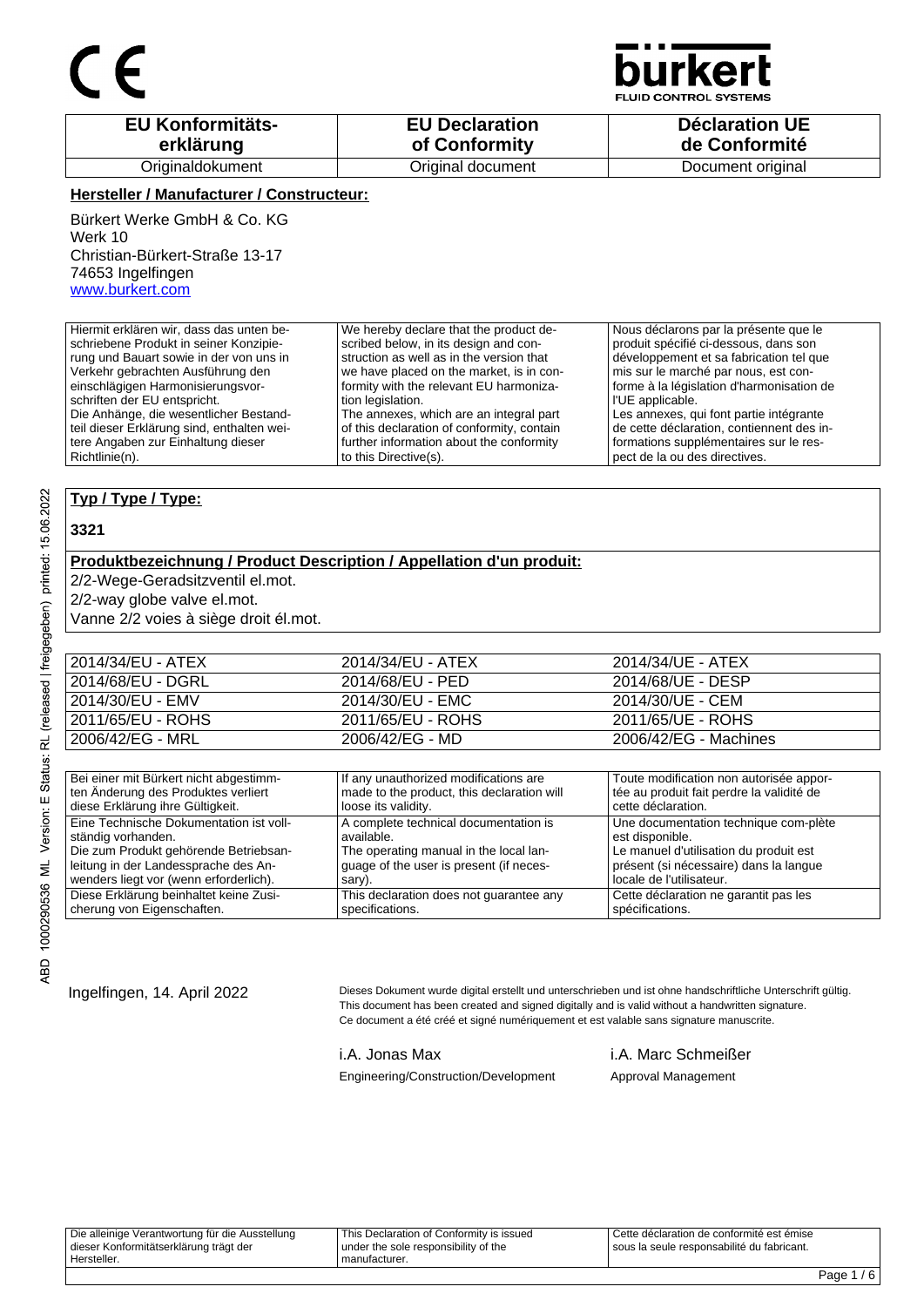



| <b>Anhang ATEX zur</b><br>EU Konformitätserklärung                                                                                                                                                                                                                                    | <b>Annex ATEX for</b><br><b>EU Declaration of Conformity</b>                                                                                                                                                                                                                                     | Annexe ATEX à la<br>Déclaration UE de                                                                                                                                                                                                                                                                    |
|---------------------------------------------------------------------------------------------------------------------------------------------------------------------------------------------------------------------------------------------------------------------------------------|--------------------------------------------------------------------------------------------------------------------------------------------------------------------------------------------------------------------------------------------------------------------------------------------------|----------------------------------------------------------------------------------------------------------------------------------------------------------------------------------------------------------------------------------------------------------------------------------------------------------|
| Originaldokument                                                                                                                                                                                                                                                                      | Original document                                                                                                                                                                                                                                                                                | Document original                                                                                                                                                                                                                                                                                        |
|                                                                                                                                                                                                                                                                                       |                                                                                                                                                                                                                                                                                                  |                                                                                                                                                                                                                                                                                                          |
| 2014/34/EU - ATEX                                                                                                                                                                                                                                                                     | 2014/34/EU - ATEX                                                                                                                                                                                                                                                                                | 2014/34/UE - ATEX                                                                                                                                                                                                                                                                                        |
|                                                                                                                                                                                                                                                                                       | Reference in the Official Journal of the EU: L 96 dated 29.3.2014                                                                                                                                                                                                                                |                                                                                                                                                                                                                                                                                                          |
|                                                                                                                                                                                                                                                                                       |                                                                                                                                                                                                                                                                                                  |                                                                                                                                                                                                                                                                                                          |
| Typ / Type / Type (Geräteschlüssel / product specification key / clé de produit):                                                                                                                                                                                                     |                                                                                                                                                                                                                                                                                                  |                                                                                                                                                                                                                                                                                                          |
| $3321$ <sup>**</sup> ****** ** ***** * * * * * * * * * (1)                                                                                                                                                                                                                            |                                                                                                                                                                                                                                                                                                  |                                                                                                                                                                                                                                                                                                          |
| Variabler Code / Variable code / Variable Code:<br>(1)                                                                                                                                                                                                                                | Gilt nur in Verbindung mit / Only valid in combination with / Est uniquement valable en lien avec: PX48                                                                                                                                                                                          |                                                                                                                                                                                                                                                                                                          |
| Der oben beschriebene Gegenstand der<br>Erklärung erfüllt die Vorschriften der<br>Richtlinie 2014/34/EU des Europäischen<br>Parlaments und des Rates vom 26. Februar<br>2014 zur Harmonisierung der<br>Rechtsvorschriften der Mitgliedstaaten<br>für Geräte und Schutzsysteme zur be- | The object of the declaration described<br>above is in conformity with Directive<br>2014/34/EU of the European Parliament<br>and of the Council of 26 February 2014<br>on the harmonisation of the laws of the<br>Member States relating to equipment<br>and protective systems intended for use | L'objet de la déclaration décrit ci-dessus<br>est conforme à la directive 2014/34/UE<br>du Parlement européen et du Conseil du<br>26 février 2014 relative à l'harmonisation<br>des législations des États membres<br>concernant les appareils et les systèmes<br>de protection destinés à être utilisés |
| stimmungsgemäßen Verwendung in ex-<br>plosionsgefährdeten Bereichen.                                                                                                                                                                                                                  | in potentially explosive atmospheres.                                                                                                                                                                                                                                                            | en atmosphères explosibles.                                                                                                                                                                                                                                                                              |
| Nur gültig in Verbindung mit der EX-<br>Kennzeichnung des Gerätes!                                                                                                                                                                                                                    | Only valid in combination with the<br>EX-marking of the equipment!                                                                                                                                                                                                                               | Uniquement valable en liaison avec le<br>marquage EX de l'appareil!                                                                                                                                                                                                                                      |
| Das Gerät kann eingesetzt werden ge-<br>mäß den auf dem Typschild und in der<br>Betriebsanleitung angegebenen Daten.                                                                                                                                                                  | The device can be used in accordance<br>with the data given on the nameplate<br>and in the operating instructions.                                                                                                                                                                               | Le dispositif peut être utilisé conformé-<br>ment aux indications de la plaque signa-<br>létique et dans la notice d'utilisation.                                                                                                                                                                        |
| Die Schutzziele der Niederspannungs-<br>richtlinie 2014/35/EU wurden eingehal-<br>ten.                                                                                                                                                                                                | The protection objectives of the low<br>Voltage Directive 2014/35/EU are com-<br>plied with.                                                                                                                                                                                                     | Les objectifs de sécurité de la Directive<br>Basse Tension 2014/35/UE ont été ob-<br>servés.                                                                                                                                                                                                             |
|                                                                                                                                                                                                                                                                                       |                                                                                                                                                                                                                                                                                                  |                                                                                                                                                                                                                                                                                                          |
| Für die Bewertung wurden folgende<br>Normen herangezogen (wenn anwend-<br>bar):                                                                                                                                                                                                       | For evaluation of the conformity, the<br>following standards were consulted<br>(if applicable):                                                                                                                                                                                                  | Pour l'évaluation de la conformité, les<br>normes suivantes ont été utilisées (le<br>cas échéant):                                                                                                                                                                                                       |
| EN 60079-31:2014, EN IEC 60079-0:2018, EN IEC 60079-7:2015+A1:2018                                                                                                                                                                                                                    |                                                                                                                                                                                                                                                                                                  |                                                                                                                                                                                                                                                                                                          |
|                                                                                                                                                                                                                                                                                       |                                                                                                                                                                                                                                                                                                  |                                                                                                                                                                                                                                                                                                          |
| Das genannte Produkt ist bescheinigt<br>durch die Notifizierte Stelle:                                                                                                                                                                                                                | The product is certified by the Notified<br>Body:                                                                                                                                                                                                                                                | Le produit est certifié par l'organisme<br>notifié:                                                                                                                                                                                                                                                      |
|                                                                                                                                                                                                                                                                                       | Name und Anschrift der Notifizierten Stelle:/ Name and Address of the notified body:/ Nom et adresse de l'organisme notifié:                                                                                                                                                                     |                                                                                                                                                                                                                                                                                                          |
|                                                                                                                                                                                                                                                                                       | <b>DEKRA EXAM GmbH</b><br>Dinnendahlstraße 9<br>44809 Bochum, Germany                                                                                                                                                                                                                            |                                                                                                                                                                                                                                                                                                          |
| EU-Baumusterprüfbescheinigung Nr.:                                                                                                                                                                                                                                                    | EU Type Examination Certificate No.:<br>BVS 17 ATEX E 117 X, 19.01.2018                                                                                                                                                                                                                          | Attestation d'examen UE de type Non.:                                                                                                                                                                                                                                                                    |

| Die Sicherheits- und Einbauhinweise     | The instructions for safety and      | Les consignes de sécurité et d'installation |  |
|-----------------------------------------|--------------------------------------|---------------------------------------------|--|
| der mitgelieferten Produktdokumentation | installation of the enclosed product | I décrites dans la documentation fournie    |  |
| sind zu beachten                        | I documentation have to be observed. | avec le produit doivent être respectées.    |  |
|                                         |                                      |                                             |  |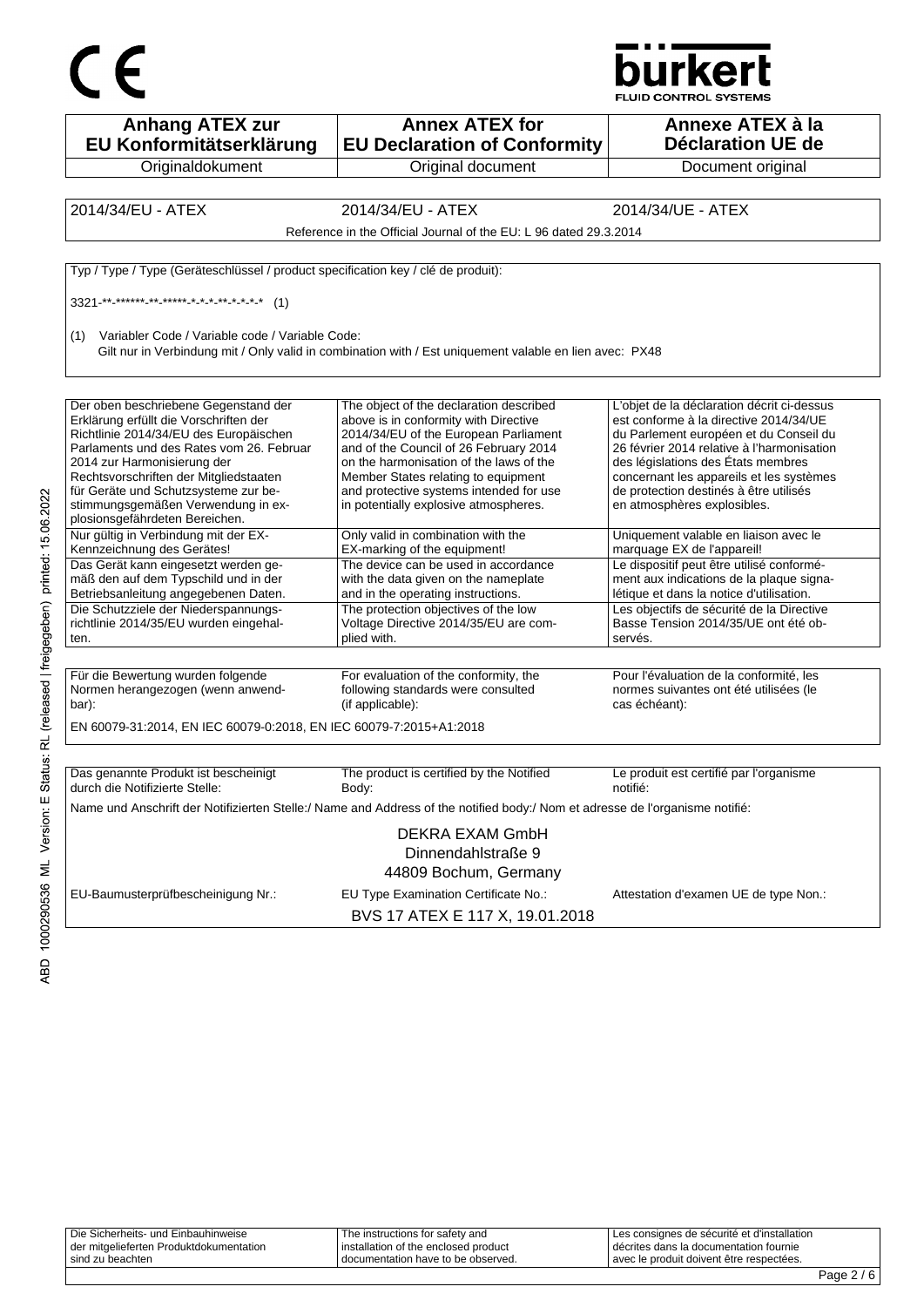# CE

## **burkert**

FLUID CONTROL SYSTEMS

| EU Konformitätserklärung                                                                                                                                                                                                                                                                                                                                                                                                                                                                                                                       | <b>Anhang DGRL zur</b>                                                            |                                                                                                  | <b>Annex PED for</b><br><b>EU Declaration of Conformity</b>                                | Annexe DESP à la                                                                                 | Déclaration UE de                                                    |
|------------------------------------------------------------------------------------------------------------------------------------------------------------------------------------------------------------------------------------------------------------------------------------------------------------------------------------------------------------------------------------------------------------------------------------------------------------------------------------------------------------------------------------------------|-----------------------------------------------------------------------------------|--------------------------------------------------------------------------------------------------|--------------------------------------------------------------------------------------------|--------------------------------------------------------------------------------------------------|----------------------------------------------------------------------|
| Originaldokument                                                                                                                                                                                                                                                                                                                                                                                                                                                                                                                               |                                                                                   |                                                                                                  | Original document                                                                          |                                                                                                  | Document original                                                    |
|                                                                                                                                                                                                                                                                                                                                                                                                                                                                                                                                                |                                                                                   |                                                                                                  |                                                                                            |                                                                                                  |                                                                      |
| 2014/68/EU - DGRL                                                                                                                                                                                                                                                                                                                                                                                                                                                                                                                              |                                                                                   | 2014/68/EU - PED                                                                                 |                                                                                            | 2014/68/UE - DESP                                                                                |                                                                      |
|                                                                                                                                                                                                                                                                                                                                                                                                                                                                                                                                                |                                                                                   |                                                                                                  | Reference in the Official Journal of the EU: L 189 dated 27.6.2014                         |                                                                                                  |                                                                      |
|                                                                                                                                                                                                                                                                                                                                                                                                                                                                                                                                                |                                                                                   |                                                                                                  |                                                                                            |                                                                                                  |                                                                      |
| Abweichend zu 2014/68/EU Artikel 1                                                                                                                                                                                                                                                                                                                                                                                                                                                                                                             |                                                                                   | Varying from 2014/68/EU, Article 1 (2)                                                           |                                                                                            | Paragraphe 2 Contrairement à                                                                     |                                                                      |
| Absatz 2 f) werden folgende Angaben<br>gemacht.                                                                                                                                                                                                                                                                                                                                                                                                                                                                                                |                                                                                   | (f), the following information shall be<br>provided.                                             |                                                                                            | 2014/68/UE Article 1, f), les détails sui-<br>vants ont été fournis.                             |                                                                      |
|                                                                                                                                                                                                                                                                                                                                                                                                                                                                                                                                                |                                                                                   |                                                                                                  |                                                                                            |                                                                                                  |                                                                      |
|                                                                                                                                                                                                                                                                                                                                                                                                                                                                                                                                                | Typ / Type / Type (Geräteschlüssel / product specification key / clé de produit): |                                                                                                  |                                                                                            |                                                                                                  |                                                                      |
| 3321-**-******-**-(1)*-*-*-*-*-*-*-*-*                                                                                                                                                                                                                                                                                                                                                                                                                                                                                                         |                                                                                   |                                                                                                  |                                                                                            |                                                                                                  |                                                                      |
|                                                                                                                                                                                                                                                                                                                                                                                                                                                                                                                                                |                                                                                   |                                                                                                  |                                                                                            |                                                                                                  |                                                                      |
| (1)                                                                                                                                                                                                                                                                                                                                                                                                                                                                                                                                            | Leitungsanschluss (LTA = DN) / port connection / raccord - category I:            |                                                                                                  | DGRL gilt nur, wenn LTA > DN25 / PED valid only for LTA > DN25 / DESP valide de LTA > DN25 |                                                                                                  |                                                                      |
|                                                                                                                                                                                                                                                                                                                                                                                                                                                                                                                                                |                                                                                   |                                                                                                  |                                                                                            |                                                                                                  |                                                                      |
| Der oben beschriebene Gegenstand der                                                                                                                                                                                                                                                                                                                                                                                                                                                                                                           |                                                                                   | The object of the declaration described                                                          |                                                                                            | L'objet de la déclaration décrit ci-dessus                                                       |                                                                      |
| Erklärung erfüllt die Vorschriften der                                                                                                                                                                                                                                                                                                                                                                                                                                                                                                         |                                                                                   | above is in conformity with Directive                                                            |                                                                                            | est conforme à la directive 2014/68/UE                                                           |                                                                      |
| Richtlinie 2014/68/EU des Europäischen                                                                                                                                                                                                                                                                                                                                                                                                                                                                                                         |                                                                                   | 2014/68/EU of the European Parliament                                                            |                                                                                            | du Parlement européen et du Conseil du                                                           |                                                                      |
| Parlaments und des Rates vom 15. Mai<br>2014 zur Harmonisierung der Rechts-                                                                                                                                                                                                                                                                                                                                                                                                                                                                    |                                                                                   | and of the Council of 15 May 2014 on<br>the harmonisation of the laws of the                     |                                                                                            | 15 mai 2014 relative à l'harmonisation<br>des législations des États membres con-                |                                                                      |
| vorschriften der Mitgliedstaaten über die                                                                                                                                                                                                                                                                                                                                                                                                                                                                                                      |                                                                                   | Member States relating to the making                                                             |                                                                                            | cernant la mise à disposition sur le mar-                                                        |                                                                      |
|                                                                                                                                                                                                                                                                                                                                                                                                                                                                                                                                                |                                                                                   | available on the market of pressure                                                              |                                                                                            | ché des équipements sous pression.                                                               |                                                                      |
|                                                                                                                                                                                                                                                                                                                                                                                                                                                                                                                                                |                                                                                   |                                                                                                  |                                                                                            |                                                                                                  |                                                                      |
|                                                                                                                                                                                                                                                                                                                                                                                                                                                                                                                                                |                                                                                   | equipment.                                                                                       |                                                                                            |                                                                                                  |                                                                      |
|                                                                                                                                                                                                                                                                                                                                                                                                                                                                                                                                                |                                                                                   |                                                                                                  |                                                                                            |                                                                                                  |                                                                      |
|                                                                                                                                                                                                                                                                                                                                                                                                                                                                                                                                                |                                                                                   | For evaluation of the conformity, the                                                            |                                                                                            | Pour l'évaluation de la conformité, les                                                          |                                                                      |
|                                                                                                                                                                                                                                                                                                                                                                                                                                                                                                                                                |                                                                                   | following standards were consulted                                                               |                                                                                            | normes suivantes ont été utilisées (le                                                           |                                                                      |
| Bereitstellung von Druckgeräten auf<br>dem Markt.<br>Für die Bewertung wurden folgende<br>Normen herangezogen (wenn anwend-<br>bar):                                                                                                                                                                                                                                                                                                                                                                                                           |                                                                                   | (if applicable):                                                                                 |                                                                                            | cas échéant):                                                                                    |                                                                      |
|                                                                                                                                                                                                                                                                                                                                                                                                                                                                                                                                                |                                                                                   |                                                                                                  |                                                                                            |                                                                                                  |                                                                      |
| EN 13480-5:2012+A4:2015                                                                                                                                                                                                                                                                                                                                                                                                                                                                                                                        |                                                                                   |                                                                                                  |                                                                                            |                                                                                                  |                                                                      |
|                                                                                                                                                                                                                                                                                                                                                                                                                                                                                                                                                |                                                                                   |                                                                                                  |                                                                                            |                                                                                                  |                                                                      |
|                                                                                                                                                                                                                                                                                                                                                                                                                                                                                                                                                |                                                                                   | Applied conformity assessment:<br>Module A                                                       |                                                                                            | Examen de conformité appliqué:<br>Module A                                                       |                                                                      |
|                                                                                                                                                                                                                                                                                                                                                                                                                                                                                                                                                |                                                                                   | (Internal production control)                                                                    |                                                                                            | (Vérification interne de la production)                                                          |                                                                      |
|                                                                                                                                                                                                                                                                                                                                                                                                                                                                                                                                                |                                                                                   | Classification acc. to Article 4 and Annex II:                                                   |                                                                                            | Classification de l'article 4 et à l'annexe II:                                                  |                                                                      |
|                                                                                                                                                                                                                                                                                                                                                                                                                                                                                                                                                |                                                                                   | Class 1 fluid (gaseous or liquid)<br>Chart 6, Category I                                         |                                                                                            | Classe 1 de fluide (gazeux ou liquide)<br>Tableau 6, Catégorie I                                 |                                                                      |
|                                                                                                                                                                                                                                                                                                                                                                                                                                                                                                                                                |                                                                                   | Unstable gases are excluded.                                                                     |                                                                                            | Gaz instables sont exclus. Pression de                                                           |                                                                      |
|                                                                                                                                                                                                                                                                                                                                                                                                                                                                                                                                                |                                                                                   |                                                                                                  | Max. working pressure PN 10 bar at DN 100                                                  | service maximale PN 10 bar pour DN 100                                                           |                                                                      |
|                                                                                                                                                                                                                                                                                                                                                                                                                                                                                                                                                |                                                                                   |                                                                                                  |                                                                                            |                                                                                                  |                                                                      |
|                                                                                                                                                                                                                                                                                                                                                                                                                                                                                                                                                |                                                                                   | The product can be used under the following condi-                                               |                                                                                            | Le produit peut être utilisé dans les conditions sui-                                            |                                                                      |
|                                                                                                                                                                                                                                                                                                                                                                                                                                                                                                                                                |                                                                                   | tions (dependent of the maximum operating pressure,<br>the LTA and the medium), without category |                                                                                            | vantes (dépendante de la pression de service maxi-<br>male, la LTA et le milieu), sans catégorie |                                                                      |
|                                                                                                                                                                                                                                                                                                                                                                                                                                                                                                                                                | Bedingungen                                                                       | Fluid                                                                                            | Conditions                                                                                 | Fluide                                                                                           | Conditions                                                           |
|                                                                                                                                                                                                                                                                                                                                                                                                                                                                                                                                                | $DN \leq 25$                                                                      | Fluid group 1, §4.1.c.i                                                                          | $DN \leq 25$                                                                               | Fluide groupe 1, §4.1.c.i                                                                        | $DN \leq 25$                                                         |
|                                                                                                                                                                                                                                                                                                                                                                                                                                                                                                                                                | $DN \leq 32$ oder PS*DN $\leq 1000$<br>$DN \le 25$ oder PS*DN $\le 2000$          | Fluid group 2, §4.1.c.i                                                                          | DN $\leq$ 32 or PS*DN $\leq$ 1000<br>DN $\leq$ 25 or PS*DN $\leq$ 2000                     | Fluide groupe 2, §4.1.c.i                                                                        | $DN \leq 32$ ou PS*DN $\leq 1000$<br>$DN \le 25$ ou PS*DN $\le 2000$ |
| Angewandtes Konformitäts-<br>bewertungsverfahren: Modul A<br>(Interne Fertigungskontrolle)<br>Einteilung nach Artikel 4 und Anhang II:<br>Fluidklasse 1 (gasförmig oder flüssig),<br>Diagramm 6, Kategorie I<br>Instabile Gase sind ausgeschlossen.<br>Max. Betriebsdruck PN 10 bar bei DN 100<br>Das Produkt kann unter den folgenden Bedingungen<br>verwendet werden (abhängig vom max Druck, dem<br>LTA und dem Medium), ohne Kategorie<br>Medium<br>Gruppe 1, §4.1.c.i<br>Gruppe 2, §4.1.c.i<br>Gruppe 1, §4.1.c.ii<br>Gruppe 2, §4.1.c.ii | $DN \le 200$ oder PS*DN $\le 5000$                                                | Fluid group 1, §4.1.c.ii<br>Fluid group 2, §4.1.c.ii                                             | DN $\leq$ 200 or PS*DN $\leq$ 5000                                                         | Fluide groupe 1, §4.1.c.ii<br>Fluide groupe 2, §4.1.c.ii                                         | $DN \le 200$ ou PS*DN $\le 5000$                                     |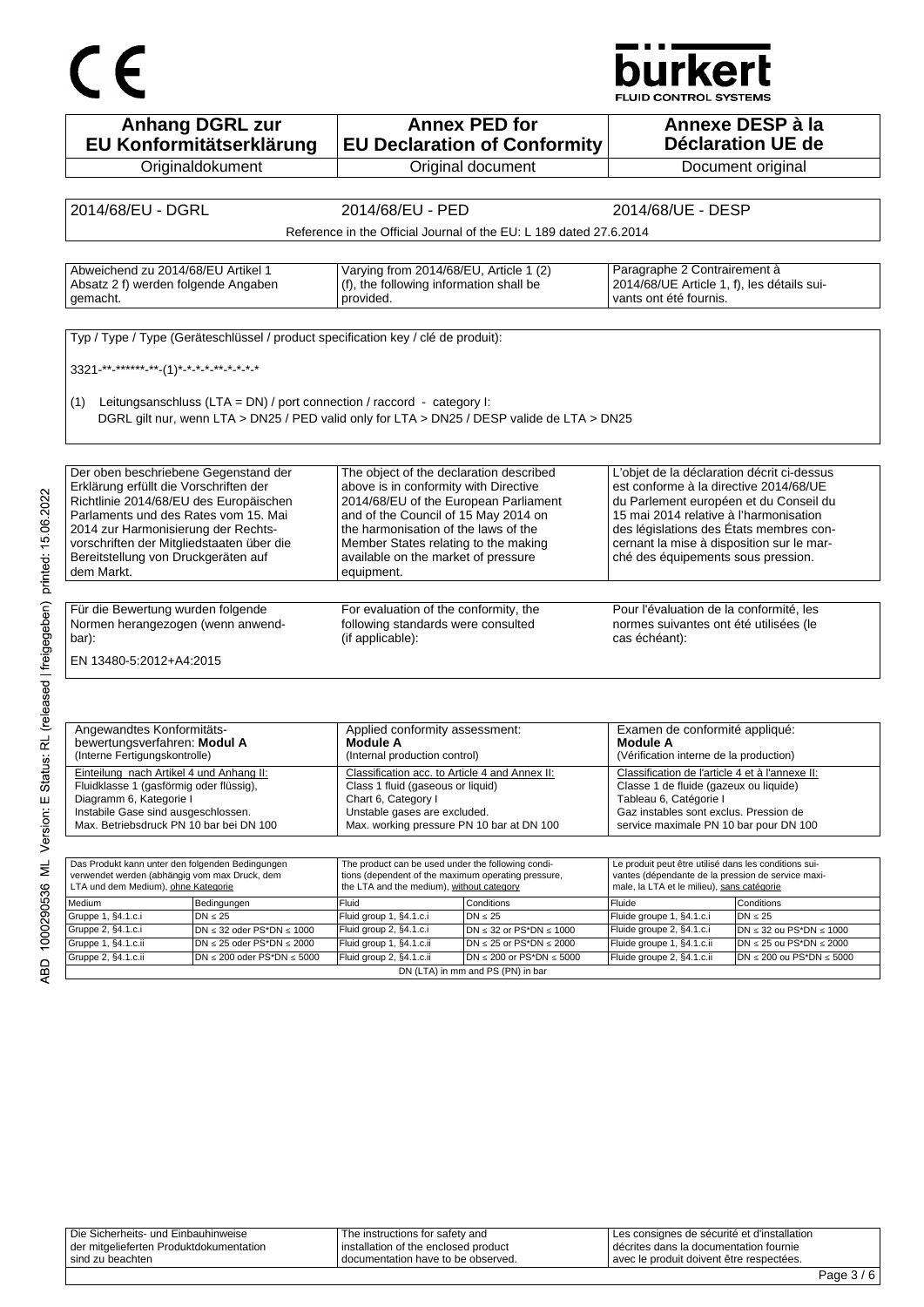

**Anhang EMV zur EU Konformitätserklärung Originaldokument Annex EMC for EU Declaration of Conformity** Original document **Annexe CEM à la Déclaration UE de**  Document original 2014/30/EU - EMV 2014/30/EU - EMC 2014/30/UE - CEM Reference in the Official Journal of the EU: L 96 dated 29.3.2014 Typ / Type / Type (Geräteschlüssel / product specification key / clé de produit):  $3321$ -\*\*-\*\*\*\*\*<sub>-</sub>\*\*-\*\*\*\*-(1)-\*-(2)-(3)-(4)-(5)-\*-(6)  $(1)$  NRS = 0, E  $(2)$  VSP = E  $(3)$  EAN = KD, MP (4)  $BED = I$ (5) IO = G, K (6) KOMM = G, E, M, N, Z Der oben beschriebene Gegenstand der Erklärung erfüllt die Vorschriften der Richtlinie 2014/30/EU des Europäischen Parlaments und des Rates vom 26. Februar 2014 zur Harmonisierung der Rechtsvorschriften der Mitgliedsstaaten über die elektromagnetische Verträglichkeit. The object of the declaration described above is in conformity with Directive 2014/30/EU of the European Parliament and of the Council of 26 February 2014 on the harmonisation of the laws of the Member States relating to electromagnetic compatibility. L'objet de la déclaration décrit ci-dessus est conforme à la directive 2014/30/UE du Parlement européen et du Conseil du 26 février 2014 relative à l'harmonisation des législations des États membres concernant la compatibilité électromagnétique. Für die Bewertung wurden folgende Normen herangezogen (wenn anwendbar): For evaluation of the conformity, the following standards were consulted (if applicable): Pour l'évaluation de la conformité, les normes suivantes ont été utilisées (le cas échéant): EN 61000-6-2:2019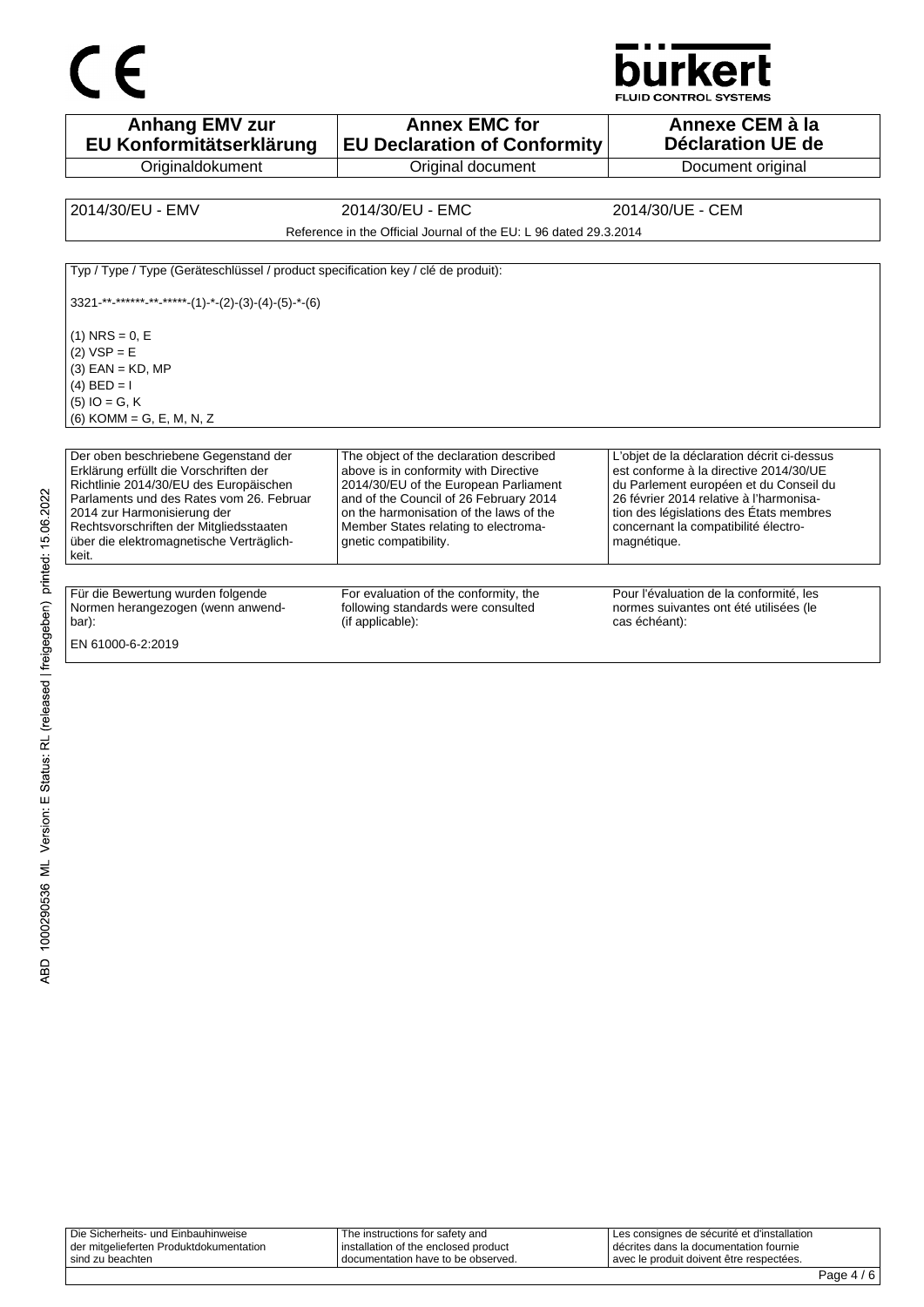# CE

## **burkert**

**FLUID CONTROL SYSTEMS** 

| <b>Anhang ROHS zur</b><br>EU Konformitätserklärung                                                                                                                                                                                                                                                                                                     | <b>Annex ROHS for</b><br><b>EU Declaration of Conformity</b>                                                                                                                                                                                                                                                                                                    | Annexe ROHS à la<br>Déclaration UE de                                                                                                                                                                                                                                                                                                                                                                         |
|--------------------------------------------------------------------------------------------------------------------------------------------------------------------------------------------------------------------------------------------------------------------------------------------------------------------------------------------------------|-----------------------------------------------------------------------------------------------------------------------------------------------------------------------------------------------------------------------------------------------------------------------------------------------------------------------------------------------------------------|---------------------------------------------------------------------------------------------------------------------------------------------------------------------------------------------------------------------------------------------------------------------------------------------------------------------------------------------------------------------------------------------------------------|
| Originaldokument                                                                                                                                                                                                                                                                                                                                       | Original document                                                                                                                                                                                                                                                                                                                                               | Document original                                                                                                                                                                                                                                                                                                                                                                                             |
|                                                                                                                                                                                                                                                                                                                                                        |                                                                                                                                                                                                                                                                                                                                                                 |                                                                                                                                                                                                                                                                                                                                                                                                               |
| 2011/65/EU - ROHS                                                                                                                                                                                                                                                                                                                                      | 2011/65/EU - ROHS                                                                                                                                                                                                                                                                                                                                               | 2011/65/UE - ROHS                                                                                                                                                                                                                                                                                                                                                                                             |
|                                                                                                                                                                                                                                                                                                                                                        | Reference in the Official Journal of the EU: L 174 dated 07.11.2011                                                                                                                                                                                                                                                                                             |                                                                                                                                                                                                                                                                                                                                                                                                               |
| 2017/2102/EU                                                                                                                                                                                                                                                                                                                                           | Reference in the Official Journal of the EU: L 305 dated 21.11.2017                                                                                                                                                                                                                                                                                             |                                                                                                                                                                                                                                                                                                                                                                                                               |
| 2015/863/EU                                                                                                                                                                                                                                                                                                                                            | Reference in the Official Journal of the EU: L 137 dated 04.06.2015                                                                                                                                                                                                                                                                                             |                                                                                                                                                                                                                                                                                                                                                                                                               |
| $3321$ ** ****** ** ***** * * * * * * * *                                                                                                                                                                                                                                                                                                              |                                                                                                                                                                                                                                                                                                                                                                 |                                                                                                                                                                                                                                                                                                                                                                                                               |
| Das oben beschriebene Produkt erfüllt<br>die Vorschriften der Richtlinie<br>2011/65/EU und deren Ergänzungen<br>2017/2102/EU und 2015/863/EU.<br>Das Produkt erfüllt die Anforderungen<br>zur Beschränkung der Verwendung<br>bestimmter gefährlicher Stoffe in<br>Elektro- und Elektronikgeräten (Liste der<br>beschränkten Stoffe siehe Richtlinien). | The product described above complies<br>with the provisions of Directive<br>2011/65/EU and its amendments<br>2017/2102/EU and 2015/863/EU<br>The product complies with the<br>requirements on the restriction of the<br>use of certain hazardous substances in<br>electrical and electronic equipment (for<br>list of restricted substances see<br>Directives). | Le produit décrit ci-dessus est conforme<br>aux dispositions de la directive<br>2011/65/UE et de ses amendements<br>2017/2102/UE et 2015/863/UE.<br>Le produit est conforme aux exigences<br>relatives à la limitation de l'utilisation de<br>certaines substances dangereuses dans<br>les équipements électriques et<br>électroniques (pour la liste des<br>substances restreintes, voir les<br>Directives). |
| Für die Bewertung wurden folgende<br>Normen herangezogen (wenn anwend-<br>bar):<br>EN IEC 63000:2019-05                                                                                                                                                                                                                                                | For evaluation of the conformity, the<br>following standards were consulted<br>(if applicable):                                                                                                                                                                                                                                                                 | Pour l'évaluation de la conformité, les<br>normes suivantes ont été utilisées (le<br>cas échéant):                                                                                                                                                                                                                                                                                                            |

Die Sicherheits- und Einbauhinweise der mitgelieferten Produktdokumentation sind zu beachten The instructions for safety and installation of the enclosed product documentation have to be observed. Les consignes de sécurité et d'installation décrites dans la documentation fournie avec le produit doivent être respectées.